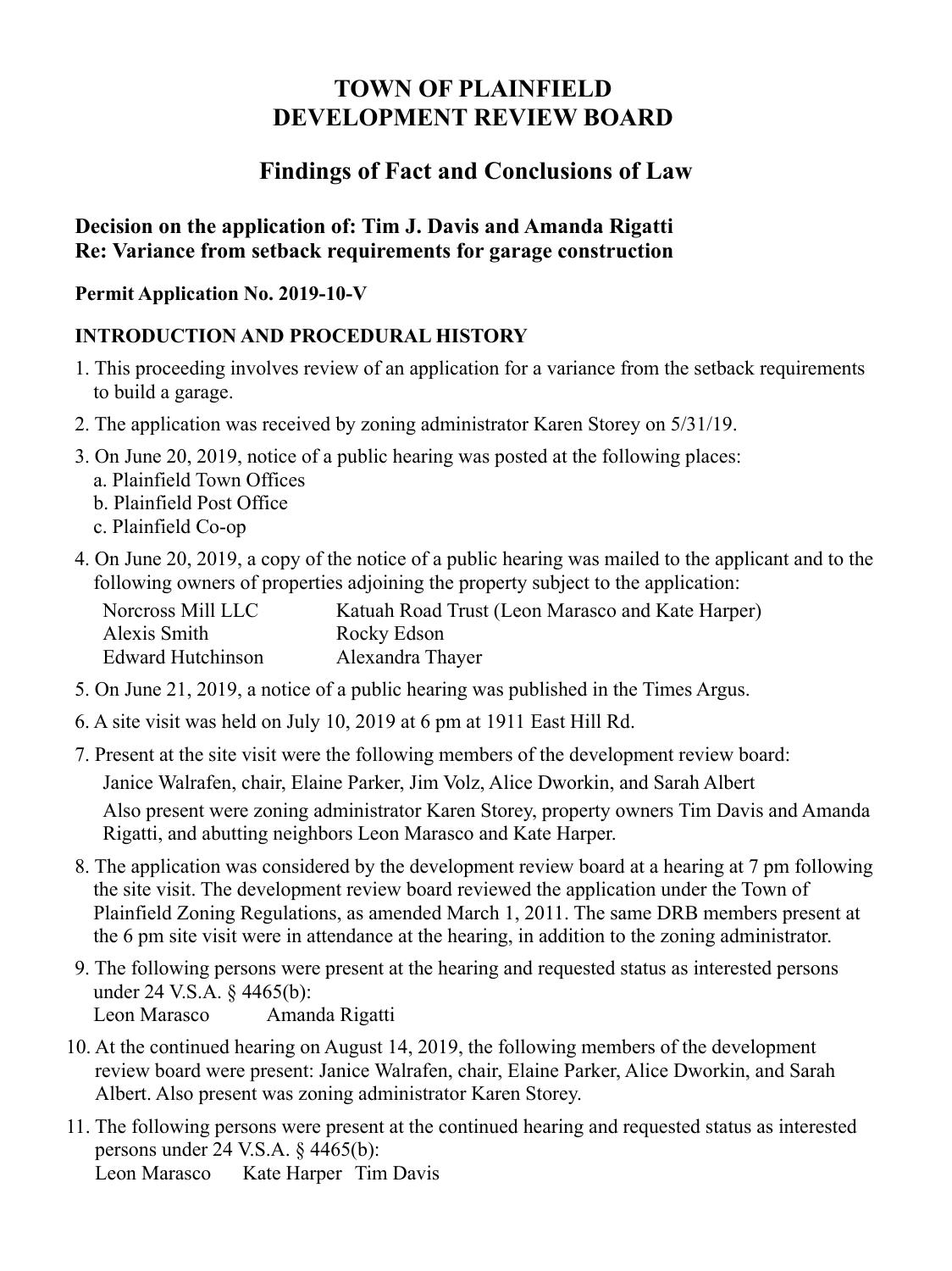### **FINDINGS**

Based on the application, testimony, and other evidence the development review board makes the following findings:

- 1. The applicant seeks to obtain a variance from the setback to build a garage. The subject property is a 21.5 acre parcel located at 1911 East Hill Rd. in the Town of Plainfield (tax map parcel no. 06-007.000).
- 2. The property is located in the **Forest & Agriculture** District as described on the Town of Plainfield Zoning Map on record at the town office. Side boundary setbacks in this district are 50'; however the property is immediately adjacent to the Rural Residential district, where the side setback is 10' for an accessory structure.
- 3. The property owners are asking to build a garage with room for a workshop and tool storage. Because of the slope of the property, adjacent wet areas and a nearby pond, it is difficult to build using the required setback.
- 4. The abutting neighbors, Marasco and Harper, are concerned that there be no additional water run-off to their property or to Katuah Rd., which accesses their property.
- 5. The DRB voted to continue the hearing to August 14 at 7 pm. The property owner was requested to bring a site design for the garage that would prioritize good water management, using a combination of curtain drain, ditch, swale, rain garden or other methods. The DRB indicated they were willing to consider a setback of 20-25 feet under those conditions.
- 6. The owner, Tim Davis, presented a drawing showing a 20'x18' concrete slab located at a minimum of 20' from the property boundary near Katuah Rd. There will also be a 20'x12' section of roof covering a gravel surface, with a combined roof surface area of 600 sq. ft. The entire roof will slope towards the south, shedding water on the opposite side of the garage from Katuah Rd. Owner plans to manage water with a combination of drainage ditches, gutter and rain barrels, swales, rain garden, and/or retention pond.
- 7. The DRB offered suggestions for water management, including a roof pitch of 6" fall for every 12" run, a 16" gravel foundation with shallow insulated slab on top to allow for ice heaving, a series of swales for water flow to "slow it, spread it, sink it," and a possible berm on the west and/or north side of garage. It was stressed that the project should cause no additional water runoff along the driveway to the town road.